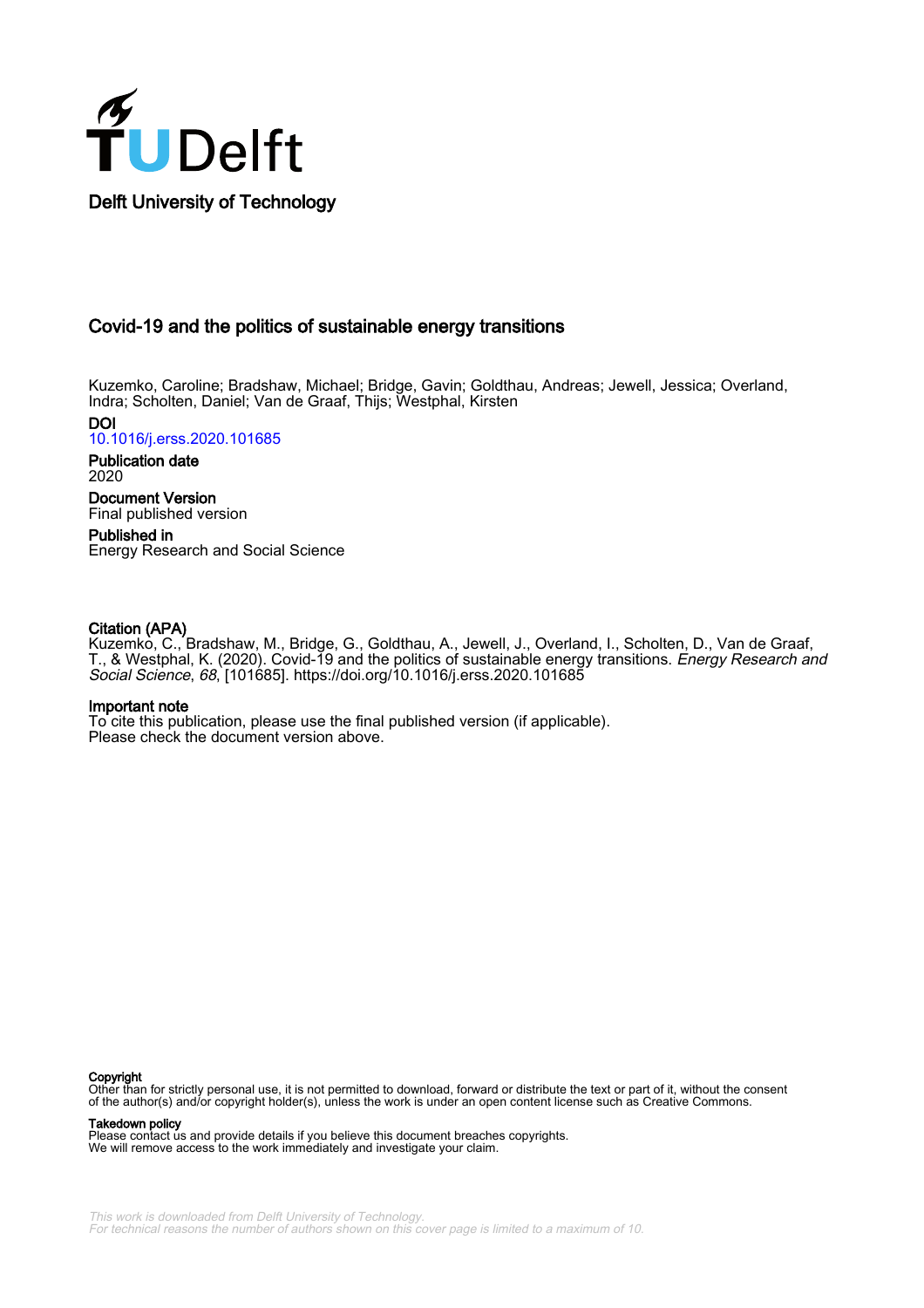

Perspective

Contents lists available at [ScienceDirect](http://www.sciencedirect.com/science/journal/22146296)

# Energy Research & Social Science



journal homepage: [www.elsevier.com/locate/erss](https://www.elsevier.com/locate/erss)

# Covid-19 and the politics of sustainable energy transitions

Check for<br>updates

Carolin[e](#page-1-5) Kuzemko $^\text{a, *},$  $^\text{a, *},$  $^\text{a, *},$  Mi[c](#page-1-3)hael Bra[d](#page-1-4)shaw $^\text{b}$  $^\text{b}$  $^\text{b}$ , Gavin Brid[g](#page-1-7)e $^\text{c}$ , Andreas Goldthau $^\text{d, e}$ , Jessica Jewell $^\text{f, g, h}$  $^\text{f, g, h}$  $^\text{f, g, h}$ , Indra Overland<sup>[i](#page-1-9)</sup>, Daniel Scholten<sup>[j](#page-1-10)</sup>, Thijs Van de Graaf<sup>k</sup>, Kirsten Westpha[l](#page-1-12)<sup>l</sup>

<span id="page-1-0"></span><sup>a</sup> Politics & International Studies, University of Warwick, United Kingdom

<span id="page-1-2"></span><sup>b</sup> Warwick Business School, University of Warwick, United Kingdom

<span id="page-1-3"></span><sup>c</sup> Department of Geography, Durham University, United Kingdom

<span id="page-1-4"></span><sup>d</sup> Willy Brandt School of Public Policy, University of Erfurt, Germany

<span id="page-1-5"></span><sup>e</sup> The Institute of Advanced Sustainability Studies, Potsdam, Germany

<span id="page-1-6"></span><sup>f</sup> Department of Space, Earth and Environment, Chalmers University of Technology, Sweden

<span id="page-1-7"></span><sup>g</sup> Centre for Climate and Energy Transformations, Department of Geography, University of Bergen, Norway

<span id="page-1-8"></span>h Applied Systems Analysis Program, International Institute for Applied Systems Analysis, Austria

<span id="page-1-9"></span><sup>i</sup> Norwegian Institute of International Affairs, Norway

<span id="page-1-10"></span><sup>j</sup> Technology, Policy and Management, Delft University of Technology, the Netherlands

<span id="page-1-11"></span>k Ghent Institute for International Studies, Ghent University, Belgium

<span id="page-1-12"></span>l Stiftung Wissenschaft & Politik, Germany

#### ARTICLE INFO

Keywords: Covid-19 Politics Sustainable energy transition Social practices Fossil fuels Renewables

#### ABSTRACT

In this perspectives piece, an interdisciplinary team of social science researchers considers the implications of Covid-19 for the politics of sustainable energy transitions. The emergency measures adopted by states, firms, and individuals in response to this global health crisis have driven a series of political, economic and social changes with potential to influence sustainable energy transitions. We identify some of the initial impacts of the 'great lockdown' on sustainable and fossil sources of energy, and consider how economic stimulus packages and social practices in the wake of the pandemic are likely to shape energy demand, the carbon-intensity of the energy system, and the speed of transitions. Adopting a broad multi-scalar and multi-actor approach to the analysis of energy system change, we highlight continuities and discontinuities with pre-pandemic trends. Discussion focuses on four key themes that shape the politics of sustainable energy transitions: (i) the short, medium and longterm temporalities of energy system change; (ii) practices of investment around clean-tech and divestment from fossil fuels; (iii) structures and scales of energy governance; and (iv) social practices around mobility, work and public health. While the effects of the pandemic continue to unfold, some of its sectoral and geographically differentiated impacts are already emerging. We conclude that the politics of sustainable energy transitions are now at a critical juncture, in which the form and direction of state support for post-pandemic economic recovery will be key.

### 1. Introduction

Covid-19 is, above all, a global health crisis with devastating implications for a great many as people lose their lives and as we live through an array of direct and indirect effects of lockdown and social distancing measures. This perspectives piece is written at a time when the pandemic is still unfolding, but some of its dramatic and varied impacts on the global economy, energy and financial markets, governance, and our ways of living are already evident. Our purpose here is to explore how the changes wrought by the pandemic might influence the complex and dynamic politics of sustainable energy transitions. This

question is particularly pertinent now, as governments, companies, and wider publics consider what the pandemic means, how to respond and, importantly, the extent to which responses should be 'green'.

There had been some positive trends in the politics of sustainable energy transitions, as broadly defined below, in the years running up to the outbreak of the pandemic. For example, the Paris Agreement instituted nationally determined climate goals; sustainability transitions were placed on the agendas of many local, national and global governing bodies; the cost of renewable energy continued to fall rapidly, making it an increasingly politically and economically viable option; divestment campaigns were taking off; and there was a surge in public

<span id="page-1-1"></span>⁎ Corresponding author. E-mail address: [c.kuzemko.1@warwick.ac.uk](mailto:c.kuzemko.1@warwick.ac.uk) (C. Kuzemko).

<https://doi.org/10.1016/j.erss.2020.101685>

Received 8 June 2020; Received in revised form 23 June 2020; Accepted 24 June 2020 Available online 02 July 2020 2214-6296/ © 2020 Published by Elsevier Ltd.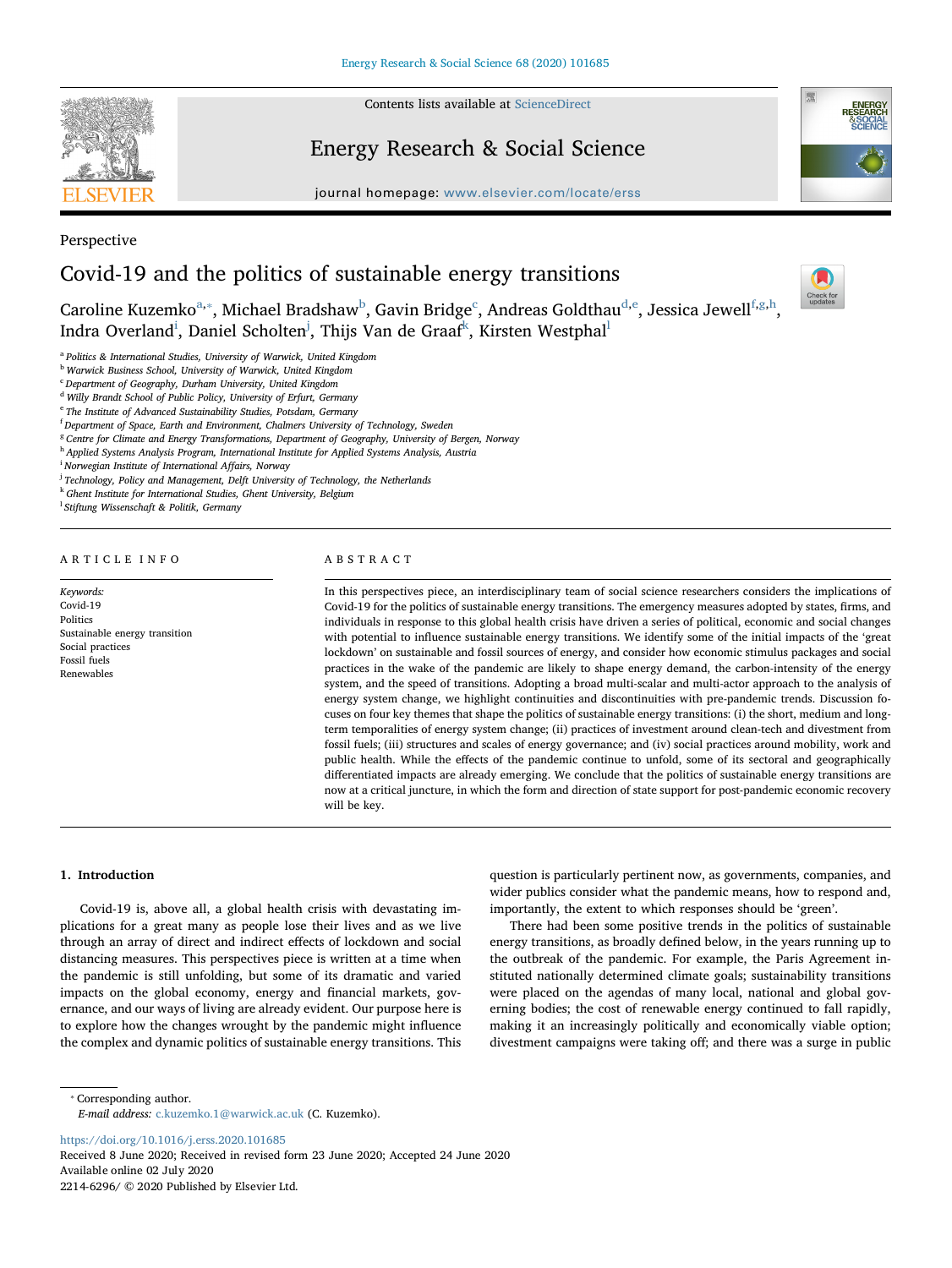buy-into the argument that urgent action was required to address climate change. The hope was that COP-26, due to take place in Glasgow in November 2020, would see increased ambition to meet the goals of the Paris Agreement. Meanwhile, however, global greenhouse gas (GHG) emissions continued to rise rather than fall, albeit not in 2019 [\[1\],](#page-6-0) and there remains a considerable emissions gap between the paths we are on and where we need to be [\[2\]](#page-6-1).

Early reports of the economic impact of the pandemic, and the 'Great Lockdown', are bleak: the global economy is predicted to shrink by 6% in 2020, with the possibility that 300 million people lose their jobs [\[3\]](#page-6-2). There will, however, be significant variance in impacts with some sectors and countries harder hit, and some recovering more quickly than others. Predictions are that the open, service-oriented economies that dominate the OECD are likely to suffer more for longer [\[4\],](#page-6-3) whilst China's economy is already showing strong signs of recovery. Equally, those economies already carrying significant debt and/ or a reliance on fossil fuel exports are also likely to be harder hit.

In April 2020, almost 54% of the global population were subject to complete or partial lockdowns and, as such, the share of energy use that was exposed to containment measures reached 50% [\[5\].](#page-6-4) Unsurprisingly, therefore, the early implications of Covid-19 were also significant but varied for emissions, fossil fuel and sustainable energy. Daily global CO2 emissions fell by 17% in April 2020, compared to April 2019, with just under half this reduction coming from surface transport as social practices changed [\[6,7\]](#page-6-5), and expectations are of an overall 8% drop in 2020 taking emissions to levels of 10 years ago [\[5\].](#page-6-4) Lower emissions are connected, in turn, to energy use: demand for, and prices of, fossil fuels and electricity fell quite dramatically. The biggest drop was for oil, which saw a 25% fall in April 2020, with US oil prices falling negative for a period of time [\[5\].](#page-6-4) Renewable demand was, however, less affected and is expected to rise overall, by 1%, in 2020. As a result, the share of renewables within the overall energy mix may jump several years ahead of pre-pandemic expectations [\[5\].](#page-6-4)

The debate has, however, already started to turn to what kind of recovery, in sustainability terms, we can expect. There is considerable concern that, as with the post-2008 recovery, there will be a rapid return to high levels of emissions and urban air pollution, and severe inequalities in terms of social outcomes. By May 2020 air pollutant levels in China had already over-shot their pre-crisis levels [\[8\],](#page-6-6) whilst it is evident that a green recovery is not a luxury that all can afford and short-term survival strategies, that support business-as-usual, are underway in many parts of the world. At the same time, however, many are arguing forcefully that sizeable global stimulus packages provide an historic opportunity to drive sustainable energy transitions whilst, at the same time, delivering positive societal outcomes such as jobs, green growth and equity [\[3\]](#page-6-2).

As such, the economic and social impacts of Covid-19 will do much to shape the politics of sustainable energy transitions over the next few years. We structure our discussions below around how important trends emerging in four thematic areas: energy system change; finance and investment; multi-scalar governance; and social practices, might be affected by Covid-19. Whist we recognise limitations in reaching conclusions at a time of rapid change and uncertainty, indications so far are that the pandemic overall is likely to be continuous with, and to accelerate, many of these trends. Our emphasis on the politics of transitions tends to foreground the notion that policy decisions taken as we emerge out of lockdown and into prolonged periods of social distancing will be vital to the success of sustainable energy transitions.

## 2. Defining the politics of sustainable energy transitions

It is important, before we proceed, to provide some key definitions. Sustainable energy transitions are conceived here as complex sociotechnical processes of decarbonisation within energy systems, and involve both bringing in low, or zero, carbon energy and phasing out old, high carbon energy [\[9\]](#page-6-7). Our understanding of sustainable also includes

due consideration for social issues of energy poverty, equity and justice. In turn, energy systems, old and new, are understood as being made up not just of supply, but also demand and social infrastructures [\[10\]](#page-6-8). Energy systems and practices are, of course, already undergoing sustainable changes, in particular in electricity, whilst there is significant variety between countries, in terms of pace, scale and technologies [\[11\]](#page-6-9), partly related to political approaches to sustainability.

Politics is broadly understood here as consisting of power relations, formal and informal political processes, and their outcomes. Energy politics is increasingly multi-scalar in that it involves a growing multiplicity of actors at global, national and sub-national scales [\[10,12\]](#page-6-8), a theme to which we return below. Sustainable energy transitions and politics are deeply intertwined: politics can shape the nature of energy systems, i.e. the degree to which they become sustainable, but politics is also, in turn, affected by energy systems [\[12,13\]](#page-6-10). This observation informs our choice of energy system change as one of our themes. Sustainable energy policy is, in turn, shaped by embedded power relations and institutions, but exists today because of the successful articulation of new ideas, particularly about climate change [\[10,12\]](#page-6-8). Within our definition, energy power relations also include institutionalised financial practices, and investment choices, that have long facilitated fossil fuel lock-in in energy systems [\[11\],](#page-6-9) to which we return in [Section 3.2](#page-3-0) below.

Lastly, as part of our multi-actor view of the politics of sustainable energy transitions we consider social practices, and the role of the public, to be of paramount importance: as voters, particularly within democracies; as participants in political movements; and as consumers and, increasingly, generators of energy [\[6,14\].](#page-6-5) Indeed, habits, norms and culture, can be considered both a constituent element of existing energy systems [\[10\],](#page-6-8) as well as a key aspect of how systems can change given the right political conditions [\[15\]](#page-6-11). This aspect of the politics of sustainable energy becomes particularly relevant given that lockdown led to, more or less temporary, new social practices.

Partly for these reasons, but also because of wider socio-technical lock-ins [\[16\],](#page-6-12) sustainable energy transitions have frequently required conscious efforts by public actors to steer towards a more sustainable path. The nature of policy responses to the Covid-19 pandemic emerge as key given that these have the potential to speed up or slow down sustainable energy transitions  $[3,17,18]$ . Or, put more dramatically, to determine whether or not political pandemic responses prevent the world from leaping from the Covid-19 frying pan into the climate fire [\[17\]](#page-6-13). Equally it is important to consider whether Covid-19 has the potential to change the politics of energy and, if so, in what ways. We approach these questions by identifying continuities and discontinuities with sustainable energy politics trends, outlined above and below, and by thinking in terms of whether these trends are accelerating or decelerating. This is what we turn to next.

#### 3. The politics of sustainable energy transitions under Covid-19

The below is clearly not intended as an exhaustive discussion of all possible implications of Covid-19 for the politics of sustainable energy. The thematic areas that shape the discussion tie in with our understanding of the politics of sustainable energy transitions outlined above, and are further informed by emerging analyses of the effects of the pandemic and related debates. What this represents is an early attempt at analysing complex politics at a time of ongoing change and uncertainty, with some emphasis on the OECD countries.

# 3.1. Energy system change

Questions of acceleration and deceleration highlight the importance of time frames, and the analysis below is sensitive to the temporalities of Covid-19: i.e. in some parts of the world, the short-term, defined as the period of lockdown, is over; whilst the medium-term can be defined as the period over which social distancing and recovery take place; and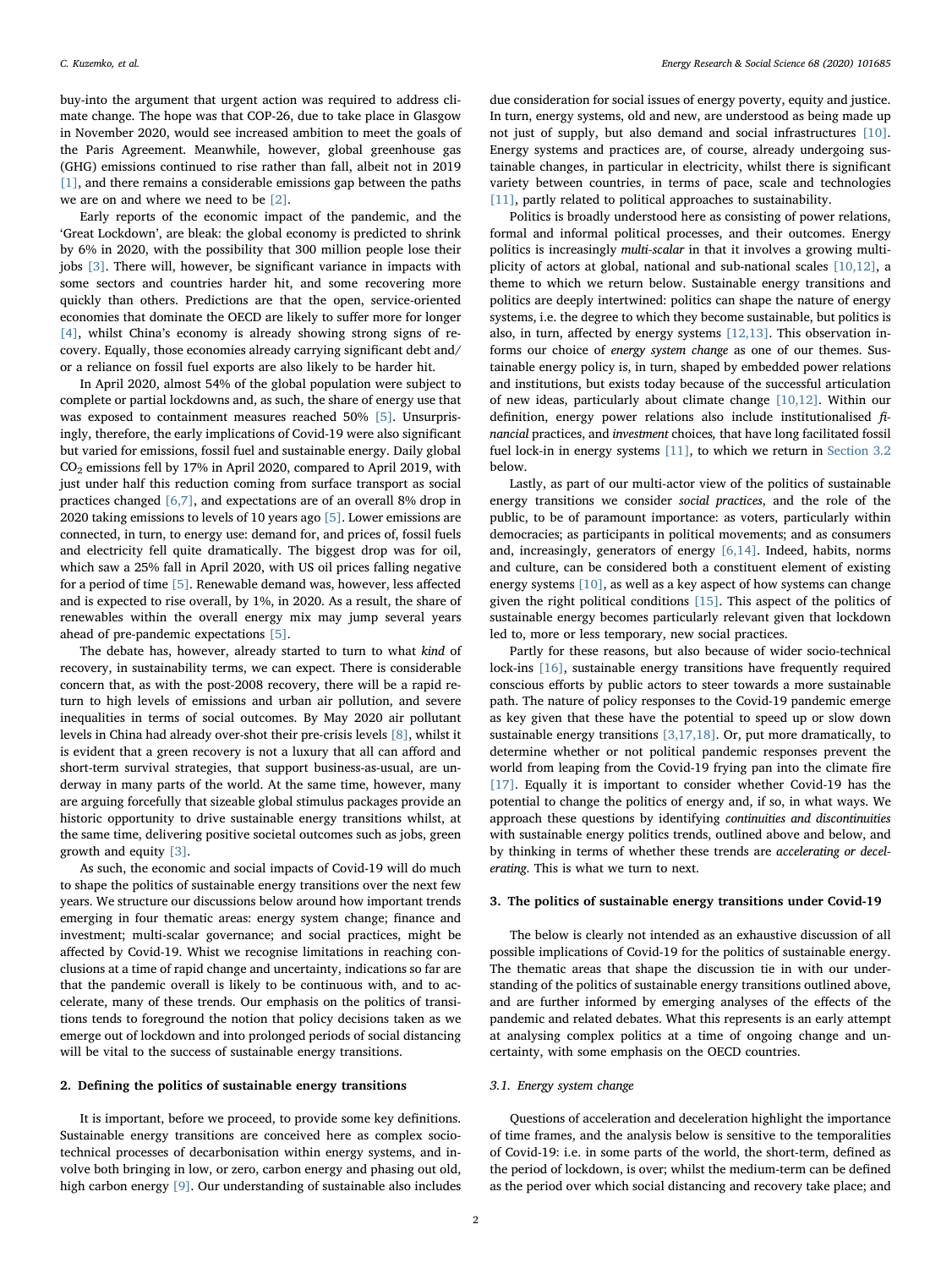the longer term, mid 2020 s to 2030, where the consequences of decisions made now will be most apparent  $[18]$ . What's key in this thematic area is the impact of the pandemic on the pace and nature of whole energy system change, an issue that was already the subject of considerable debate [\[19\],](#page-6-15) on the growth of the low carbon energy system, and the looming demise of the incumbent fossil-fuel based system [\[20\]](#page-6-16).

Historical price crashes and demand shocks left indelible marks on the evolution of the global energy system, and the current crisis is no different. The counterfactual when considering implications for whole energy systems is to consider what the structure of the global energy system might have been in 2030 had there not been a pandemic.

The short-term impact is clear: an unprecedented fall in energy demand, especially for oil, along with a more modest, but still significant, decline in electricity demand and prices. $1$  After the March 2020 oil price war, OPEC + reached an agreement, that was subsequently supported by the G20, to reduce global oil production, but, as is always the case with such deals, the final outcome will only be perceptible later on. The initial impact on natural gas demand was more muted, but global production of liquefied natural gas was constrained by a lack of demand and the future is increasingly uncertain [\[21\].](#page-6-17) Coal demand in China was hit early by falls in industrial output and electricity demand, both have swiftly rebounded in China, but remained constrained elsewhere [\[5\].](#page-6-4) Natural gas and coal demand are both linked to power generation, the relative impact there was related to the extent and duration of the 'lockdown', and its varied impact on industrial activity, and this complicates matters in relation to coal, domestic gas and electricity demand [\[22\]](#page-6-18).

Renewable power generation has fared relatively well, particularly in those markets where capacity is already significant, and it tops the merit order. At the same time, the pandemic has impacted on the operation of energy installations, such as offshore wind platforms, and also slowed the construction of new production facilities and infrastructure. First, because construction activity was hindered by new safety measures and second because the breakdown in international trade disrupted supply chains [\[23\]](#page-6-19). Indeed, the IEA, forecasts approximately 13% less growth in 2020 than in 2019, with growth rebounding in 2021 which is a discontinuity with pre-pandemic trends, albeit the growth of renewables as a percent of the overall mix is continuous with longer-term trends [\[24\]](#page-6-20).

The pandemic has also exposed the vulnerabilities of relying on international supply chains for vital healthcare products and appliances, and the energy industry has been affected here too. For renewables and batteries, government-ordained work stoppages and border and port closures have also led to a disruption of trade in materials, components and assembled goods [\[25\]](#page-6-21). As the reliability of global supply chains can no longer be taken for granted, governments and corporations are considering 're-shoring' essential and strategic industries, which typically includes the energy sector. As such, the pandemic might accelerate an ongoing trend of 'de-globalization' and the reshoring of critical energy industries, especially those in which China has obtained a pivotal position in the supply chain and production line. Covid-19 has also underscored the need to closely monitor security of supply for certain minerals that are essential for the energy transition, including cobalt, nickel and copper [\[26\].](#page-6-22)

In the medium term we will need to closely watch recovery programmes and the degree to which struggling fossil fuel companies are supported, and whether there are any decarbonisation conditions. And the struggle is apparent: already, many energy companies have slashed their investment plans, final investment decisions (FIDs) have been delayed and the longer-term prospects for new production are threatened, though not everywhere. The IEA estimates that total energy

investment will fall by 20% in 2020 [\[27\].](#page-6-23) The LNG industry is instructive with FIDs delayed in North America and Mozambique, whilst prospects in the Eastern Mediterranean now seem bleak, although Qatar is going ahead with its expansion. As such, whether or not fossil fuel producing states decide to support their ailing producers is a critical factor in determining the medium-term oil, gas and coal outcome. The plight of the shale industry in the US is also instructive: the rig count has plummeted, production is falling, and bankruptcies are rising. Just as in 2014–15, the US shale industry will survive, but production will probably never return to its 2019–20 peak [\[28\]](#page-6-24). This will take the shine off US 'energy dominance' with potentially wide-ranging geopolitical consequences.

Although it is still early days, companies invested in renewable energy are more optimistic about their future, but it remains to be seen whether international oil companies (IOCs), such as BP, Shell and Total, will accelerate their diversification into 'new energy' as they grapple with the loss of fossil fuel revenue. Much also depends on the pace and scale of demand recovery, but there are those who argue that 2019 might turn out to be the date of global peak fossil fuel demand [\[29\]](#page-6-25), and, as such, in hindsight Covid-19 may be viewed as having accelerated the demise of fossil fuels.

The long-term outlook will be shaped by the pace of economic recovery and the degree to which the trillions of dollars of government stimulus support fossil-fuel incumbents and to which they accelerate clean energy production and demand side management. Equally, reduced electricity demand growth may weaken the appetite for new coal power in emerging economies. The sentiment of the financial sector is also a critical factor here, and, see below, accelerated fossil fuels divestment seems one likely outcome [\[17\]](#page-6-13). The medium-term cuts in investment in production, discussed above, may result in high oil and gas prices and volatility in the second half of the decade, although BP have revised their long-term oil price outlook, and announced a USD 13bn to 17.5bn write-off [\[30\]](#page-6-26).

However, it is worth remembering that over 80% of states are not net fossil fuel exporters. The very prospect of future high oil and gas prices may accelerate the transition away from such fuels; and fossilfuel demand destruction would gather pace, which would constrain prices. Thus, we can conclude that, for most states, investing in the lowcarbon transition is a win–win strategy that both stimulates economic recovery and reduces the cost of future fossil-fuel imports.

#### <span id="page-3-0"></span>3.2. Finance and investment

An historically intransigent aspect of sustainable energy transitions has been the financial practices that have heretofore supported fossil fuel industries, as well as the financial power of many incumbent actors. Transnational, and national, oil and gas companies have kept up investments in long-term projects; coal investments, often by Japan and China, have continued in developing countries thereby underpinning the expansion of coal fired electricity; whilst state subsidies for fossil fuels continue to far outstrip support for sustainable energy [\[31\]](#page-6-27). Prior to this crisis, and the implications for fossil fuel companies listed above, these investment practices were partly responsible for locking-in difficulties associated with phasing out fossil fuels [\[11\]](#page-6-9).

Over the past few years, however, there have been growing moves to divest away from fossil fuels by increasingly high profile private and quasi-state actors in many OECD countries. There is also growing recognition of financial risks associated with continued fossil fuel investment, as well as re-evaluations of fossil fuel reserves associated with concerns about stranded assets. Lastly, energy policy has played a strong role in, directly or indirectly, supporting investment in renewables, energy efficiency, grid improvements, and storage – albeit investment levels remain too low [\[32\].](#page-6-28)

Evidence thus far suggests that the implications of Covid-19 may accelerate some of these more recent trends. The stronger demand and price performance of green energy compared to fossil fuels through the

<span id="page-3-1"></span><sup>&</sup>lt;sup>1</sup> Electricity prices in Europe had already been falling as a result of increased renewable capacity so the pandemic impact, again, tends to amplify existing trends.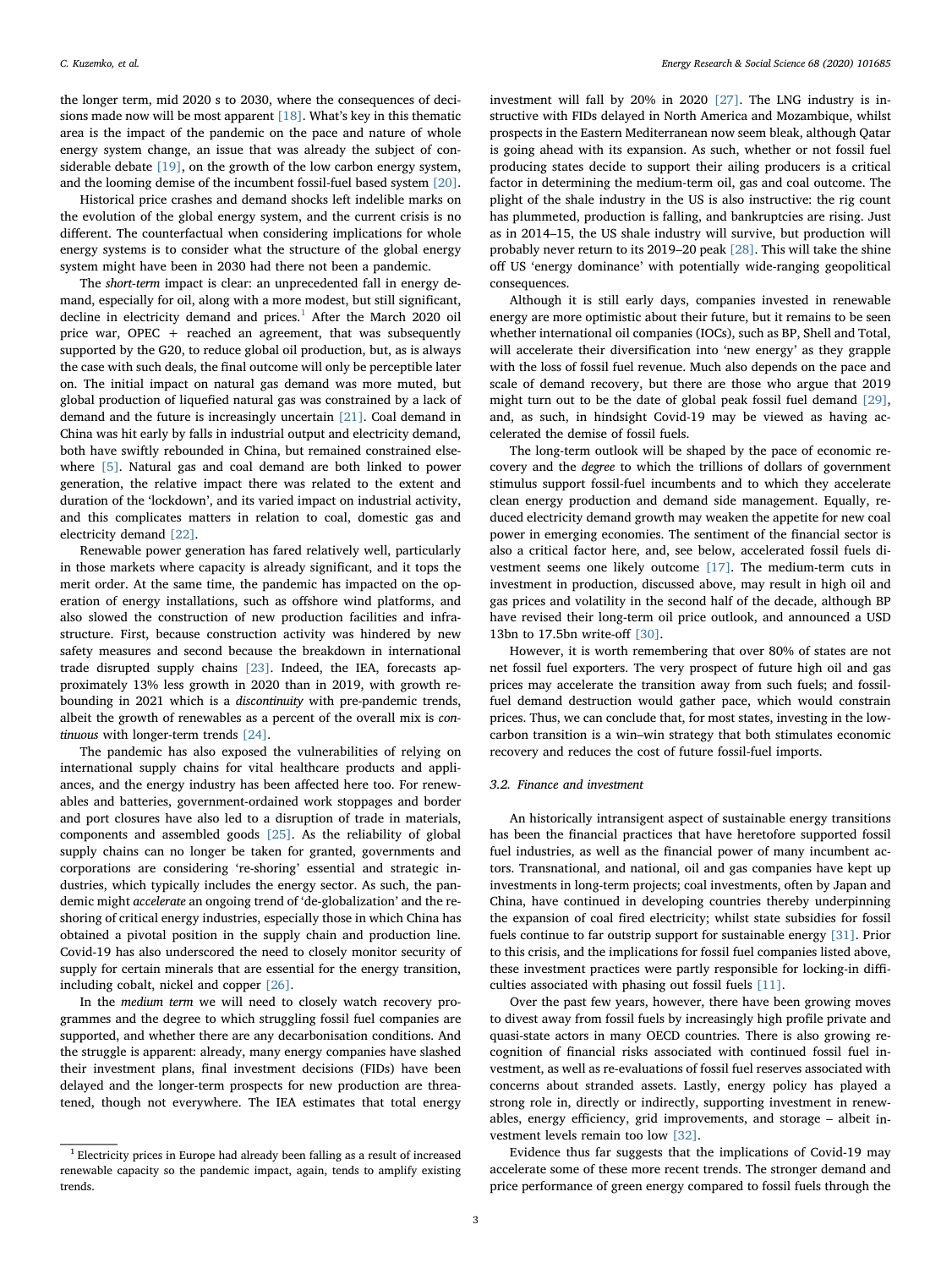crisis is a core aspect of expected longer-term sustainable energy transitions [\[9\]](#page-6-7). This potential for relatively improved financial returns for green versus brown energy is further underpinned by recent analysis showing superior investment returns from renewable versus fossil fuel shares since the pandemic, and indeed over the past 5 years [\[32\]](#page-6-28). We have already seen, above, that low oil and gas demand and prices have resulted in falling investment in, especially, US shale but also a range of other petroleum provinces. There is also, however, and this is more of a discontinuity with existing trends, potential for a fall in investment flows into coal plants as economic growth in emerging economies weakens [\[20\]](#page-6-16).

It is also important to also think about who is investing at the moment given that so many national governments, and some international actors, are currently implementing, and devising, significant rescue and stimulus packages which might offer an historic chance for sustainable investment [\[33\].](#page-6-29) Indeed, the IEA has already pointed out that 70% of funds invested in energy come, directly or indirectly, from the state [\[33\]](#page-6-29), and that governments, globally, are planning to spend USD 9tn in the next months on recovery packages [\[3\]](#page-6-2). Thurs far, short-term government spend has been focused on reacting to the health challenge and protecting livelihoods, jobs and businesses and, as such, tends to support 'business-as-usual' [\[35\].](#page-6-30) Indeed, a point of comparison regularly made is with the recovery process post 2008 which, given limited green stimulus, returned the world quite quickly to an upward trajectory of emissions [\[5,17,36\].](#page-6-4)

There is more hope, however, this time around, of medium and longer-term stimulus packages leading to green outcomes. Significant cleantech market progress [\[37\]](#page-6-31), mainly in efficiency and electricity sectors, means that 'business-as-usual' in energy is now greener than in 2008 for a lot of countries. What can be inferred from this is that, for those countries that have strong and/or growing cleantech sectors, focusing investments on green energy may well mean effective short- and medium-term stimulus. Hepburn et al [\[17\]](#page-6-13), argue that green investments, for example in energy efficiency building retrofits, renewables, and clean energy infrastructure, can be delivered quickly and have high economic and jobs multipliers, see also [\[38,39\]](#page-6-32). Indeed, relative fossil fuel and sustainable energy share performances and the longer-term demand outlook for oil and coal provides more evidence to support the argument that sustainable initiatives offer superior economic returns for government spending [\[17\]](#page-6-13), as well as contributing towards longer term resilience and national emissions targets.

Although the evidence base for green stimulus is much stronger this time around, it is not yet clear whether, or to which extent, policymakers in OECD countries will choose that path. What is clear is the emergence of high-profile, and widely disseminated, arguments that state actions in this time period are crucial to a recovery that supports, and perhaps even accelerates, sustainable energy transitions [\[3,17,40\]](#page-6-2). It is also worth noting that there will be significant variety in whether countries pursue green stimulus, partly in relation their existing commitments to sustainable energy, and how financially embedded clean and fossil fuel energy sectors are.

## 3.3. Multi-scalar policy and politics

Sustainable energy transitions have played out against an historical backdrop of globalisation – in the sense of increasing interdependence of energy systems, global supply chains, and energy-associated externalities – albeit more recent trends, exacerbated by the pandemic, have been towards 're-shoring'. Yet, there has been a general lack of coordinated and inclusive global energy governance that spans across all actors and sectors. The historically dominant global governance institutions typically consist of either producer or consumer clubs, and they tend to be preoccupied with energy security (of supply or demand) rather than with decarbonization per se [\[41\].](#page-7-0)

The last decade, however, has seen major innovations in intergovernmental governance, notably the creation of the International

Renewable Energy Agency (IRENA) in 2009, the adoption of UN Sustainable Development Goals, and the Paris Agreement. The latter, in particular, now requires most national governments to devise and regularly update their climate pledges, the so-called Nationally Determined Contributions (NDCs). While this has prompted countries like the UK and regions like the EU to adopt or propose net zero emission targets by the middle of the century, other major players, most significantly the United States, have backtracked at the national level. Even within the EU there are divisions: most western EU member states have embraced the energy transition as a means to green and diversify their energy supply, and as an industrial opportunity, whilst many eastern EU members are more reluctant, for example Poland is opting to secure jobs in coal [\[54\].](#page-7-1) In this sense, the world in general and the EU in particular face a multi-speed energy transition.

The Paris Agreement has, importantly, both underpinned the notion of sub-national and non-state action and galvanized new actors, including cities, civil society groups, investors, transnational movements and corporations. Overall, one could say that the site of sustainable energy governance has been gravitating away from multilateral diplomacy and across national, transnational and local scales [\[42\].](#page-7-2) This dynamic was explicitly supported by the Paris Agreement which, in starting from nationally determined pledges, took an explicitly more bottom-up approach. As things stand, however, policies and regulatory frameworks in almost every country are insufficient in terms of reaching the new emissions targets [\[2\]](#page-6-1).

Such was the state of affairs when Covid-19 struck. The pandemic will have multiple implications for multi-scalar energy governance. One immediate consequence is that the COP26 climate summit, which was planned to take place in November 2020 in Glasgow, has been postponed by a year. This raises the possibility that the US is represented at the COP by a new administration with a more positive climate stance, depending on the outcome of the upcoming US elections. More broadly, the response of governments to the Covid-19 crisis thus far seems to bode ill for the system of multilateral cooperation. Regional and international organizations from the EU to the UN have struggled to muster a coordinated response to the pandemic, the US has announced its withdrawal from the World Health Organization (WHO), and geopolitical tensions between China and the United States have escalated. The frailty of the current system of global cooperation might reinforce the decentralization of energy governance from the multilateral to national, transnational and local scales marking some continuity with direction of travel in governance. It will also be interesting to see in this regard whether, for example, Covid-19 exacerbates or diminishes the aforementioned differences in speed and enthusiasm with which the EU member states pursue the energy transition and how the European Commission will cope with that.

Another impact of Covid-19 on the multi-scalar nature of sustainable energy governance is that the role of national governments has been stepped up, markedly in many places, in order to respond to the pandemic [\[3,17\].](#page-6-2) Indeed, the pandemic has led to levels of government intervention in markets and private life not seen in many decades and, as such, marks some discontinuity with longer term trends. The effectiveness of government intervention, however, will partly depend on their economic and institutional capacities [\[43\]](#page-7-3), which may be stretched thin as a result of the unprecedented responses required so far to Covid-19. At the same time, there is also evidence of cities around the world responding quite rapidly, often by changing transport modes and enabling distancing while travelling [\[20,40,44\],](#page-6-16) sometimes even as national governments take a different course. Again, this appears to be an acceleration of the pre-Covid-19 trend of greater multi-scalarity in how energy is governed, as the pandemic so far shows signs of re-localizing and re-calibrating places and spaces of energy governance.

#### 3.4. Social & political practices

Clearly, how different social groups are affected by sustainable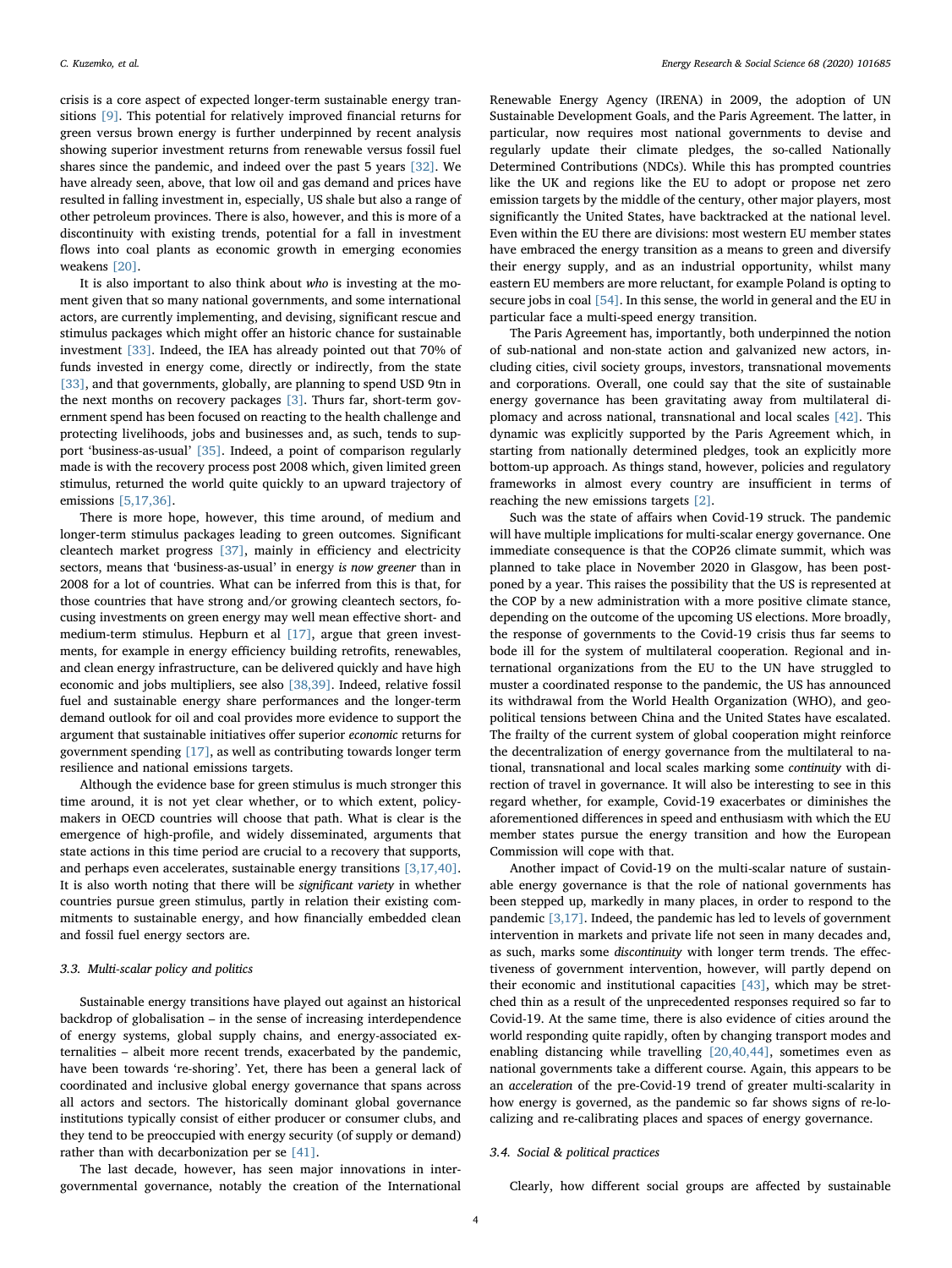transitions differs markedly between and within countries. Those employed within fossil fuel industries may feel very differently from those living within regions at high risk from rising sea levels – hence recent calls to adjust for such inequalities when governing for sustainable energy transitions [\[11\].](#page-6-9)

Within many OECD countries, however, in the years immediately preceding Covid-19, public support for action on climate change was at an all-time high [\[17,18\].](#page-6-13) For example, mass transnational movements, like Extinction Rebellion and the Youth Climate Movement, took a considerable step up in the late 2010 s, whilst opinion polls showed increasing levels of concern about climate change as well as support for solutions, like renewables. Reports, in particular IPCC 1.5 degrees [\[45\]](#page-7-4), provided a far clearer picture of the human and social implications of not mitigating, whilst more publicly visible, physical evidence of climate change had also been mounting. All of which led to a consensus in many OECD countries that the 2020 s are vital for action to mitigate.

At the time of writing, June 2020, much of society is understandably focused on human security, improved health, protection of jobs and incomes, and economic recovery. Those working in high carbon and clean energy industries will seek support as part of recovery packages. Arguably, however, pre-Covid-19 surges in support for climate action as well as how attitudes evolve during the pandemic will be important considerations for policymakers as they make decisions about what priority they give to green stimulus, and to developing much needed new sustainable policies over the medium term.

This, in turn, raises the relevance of debates in the public sphere, across newspapers, social media and civil society, on what a post-Covid-19 world will look like – i.e. the 'new normal'. One of the key outcomes of lock-down and ongoing social distancing has been considerable, albeit partly non-voluntary, changes in social practices – including in mobility and work practices [\[7\]](#page-6-33). Transport has been one of the hardest hit sectors, especially air, rail, car and bus travel, as people have stayed home. By contrast, in many countries walking and cycling has proven the obvious travel replacement for shorter journeys [\[7,46\].](#page-6-33) As we have seen, these practice changes have had clear implications for oil demand, whilst reduced high carbon travel has been a major contributor to Covid-19 related emissions reductions. The key question here is whether social practice changes persist firstly beyond lock-down, and then through social distancing phases – i.e. staying with the example of transport, will demand for transport overall be lower longer term, and how will transport choices differ?

There are various clues that we can consider in relation to this question. Firstly, in terms of preferred modes of transport, some national and many local governments, as mentioned above, have announced new policies aimed at structurally reinforcing moves towards cycling and walking within cities. Conversely, with relevance for longer journeys, social distancing lowers demand for public transport, which may mean a switch to more car journeys for those that have that choice. At the same time, however, although car sales have fallen dramatically, and car companies are amongst those clamouring for government support, electric vehicle sales are still up globally [\[47\].](#page-7-5)

Secondly, lockdown has provided new evidence about the effectiveness of working from home, not least due to the time saved from not having to commute [\[3,7\]](#page-6-2). Because social distancing also affects people's willingness to return to work, and some workplaces may not have sufficient space, the duration of social distancing is a key variable in determining longer term travel demand. This is also because, as some sociologists have noted [\[7\],](#page-6-33) the longer the time period over which people are compelled to change practices the more likely some behavioural changes become new norms or habits. In sum, in terms of the carbon content of travel, Covid-19 appears so far to be continuous with and accelerated existing trends, like cycling and working from home, but may present some difficulties in the medium-term for policies encouraging public transport as an alternative to cars.

Lastly, when thinking about public responses to the pandemic, there is evidence emerging that Covid-19 has demonstrated, in more vivid

terms, links between human activity, biodiversity loss, environmental degradation and health [\[48\].](#page-7-6) Air pollution was already climbing up political agendas in many parts of the world and the WHO estimates that annually 4.2 million deaths result from exposure to outdoor air pollution [\[49\].](#page-7-7) Now it has also become a key focus within the pandemic. Various studies linking Covid-19 deaths with air pollution have been widely circulated, including comments from the WHO that if you are exposed to air pollution your chances of being severely affected are much higher [\[50,51\]](#page-7-8).

At the same time, it has not gone unnoticed that air pollution has dropped significantly and, in the case of China, started to rise again as lockdown eases. Indeed, a recent IPSOS Mori poll, undertaken in Europe, shows not only that people have noticed the clean air, but that they are now asking policymakers to refocus on wellbeing over other indicators such as GDP [\[7\]](#page-6-33). Indeed, Covid-19, like climate change, was no 'black swan' event – there have been several warnings of a pandemic of this nature [\[52,53\]](#page-7-9). What Covid-19 has more widely demonstrated, therefore, is the devastating consequences of ignoring such warnings, thereby offering some potential to argue for an accelerated shift in political focus onto long-term measures of broad resilience, and away from short-term gains.

## 4. Conclusions

It is clear that the pandemic occurred at a critical juncture in terms of the relationship between politics and sustainable energy transitions. State support and policy intervention have been key to promoting efficiency and accelerating decarbonisation of the energy system, particularly in a just manner, and now the need for the state to invest to support post-pandemic economic recovery presents an opportunity to energise green growth.

Many of the main drivers of what happens next represent a continuation of processes that pre-date the pandemic. A key question that has emerged here is whether or not there will be an acceleration of trends towards a more sustainable future, or whether the desire to protect existing jobs and incumbent industry will retard the momentum that was emerging in some countries under the banner of a 'green new deal' or 'green growth'. One lesson from the 2008 crisis was that, when it comes to emissions, a rebound to the ways of old is as likely as not. However, this perspectives piece has found some reasons to think that this time might be somewhat different.

Given relative economic performances between fossil fuels and sustainable energy during the pandemic, there appears to be a greater chance of green stimulus this time around. Much also depends on whether changes imposed in the lockdown result in longer term behavioural and structural change in relation to issues like fossil fuel demand, air quality, and support for climate change mitigation. New global accords now exist, in the form of the Paris Agreement and the UN's 2030 Agenda and associated SDGs, that provide targets and direction for politicians and policy makers to strive towards and, importantly, against which increasingly active publics can hold them to account. Furthermore, the Covid-19 crisis has explicitly exposed a lack of political response to warnings of human disaster and of resilience in public health and welfare, which provides further support for arguments that a post-pandemic world should not be politics, or indeed business, as usual.

Rising diversity and inequality, both within and between countries, were also a hallmark of recovery from the global financial crisis, but these issues may well become even more significant as some parts of the world, Europe, some US states and cities, focus more on sustainable change, whilst others cannot afford, or will not be politically incentivised, to do so. Clearly, it will be critical to see what happens in the major economies but as over 90% of future demand growth between now and 2050 lies outside the OECD, the road to recovery in the emerging economies of Asia, Latin America and sub-Saharan Africa is just as significant.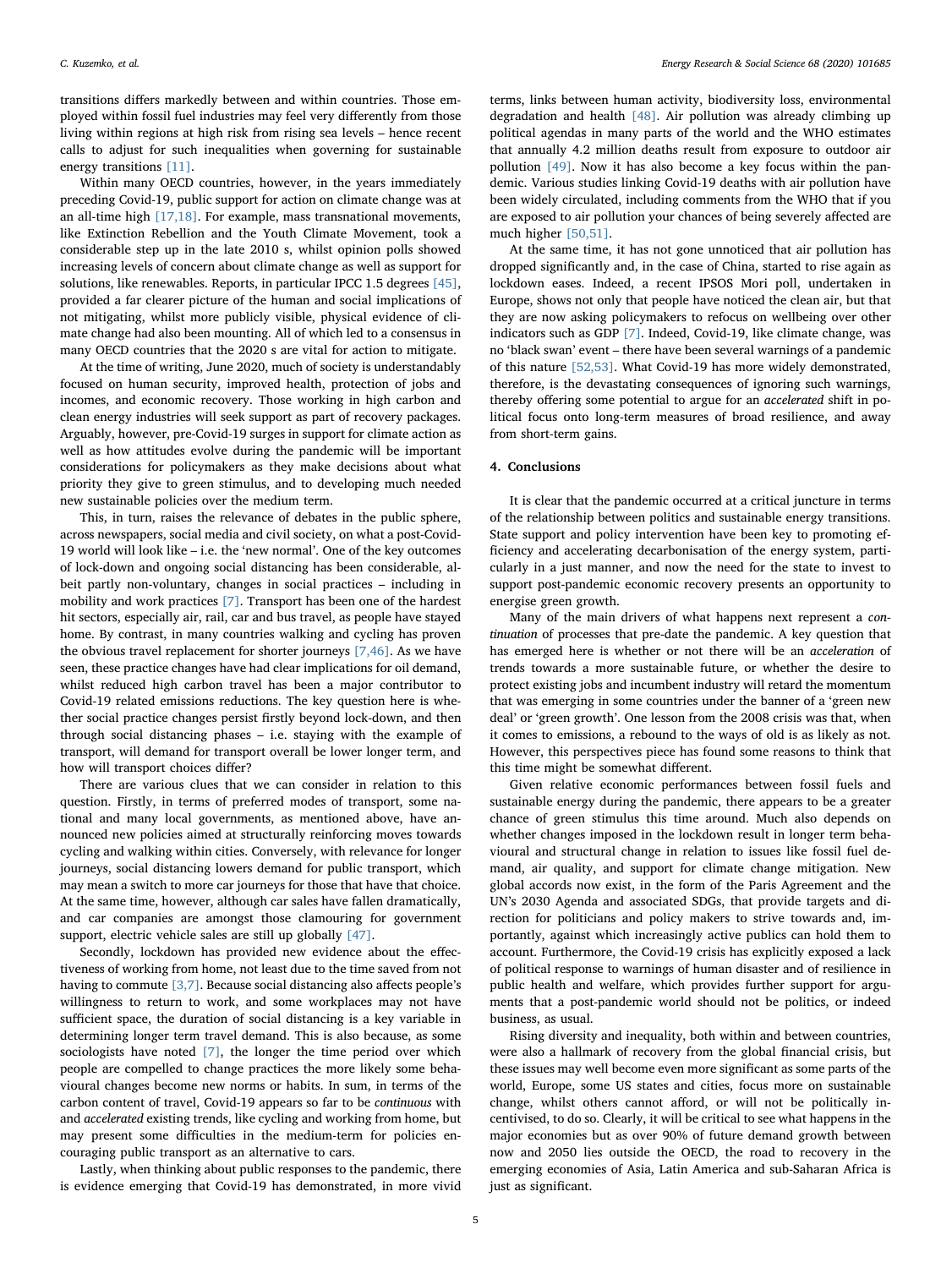The oil price crash that accompanied the pandemic has made clear the need for so the so-called 'Producer Economies' to finally put themselves on a more sustainable path, particularly if a green recovery results in an earlier peak in fossil fuel demand and an acceleration of permanent demand destruction. Failure of fossil fuel-dominated economies to adapt to such a trajectory will likely result in instability and conflict, both within and between states. In this context, there is an urgent need to explore further what these geographical diversities mean for the future politics of sustainable energy transitions, whilst not forgetting the growing significance of scale and diversity in political responses within countries.

Last, but far from least, there is the matter of publics and political participation. Some argue that publics will now be focused on jobs/ recovery only, but there are some early indications that this is an oversimplification. Thus, it will be important that those policymakers tasked with ensuring sustainable transitions appeal to new behaviours, values, and evidence as they design recovery packages, alongside reviving some aspects of business-as-usual in the economy. It is in this wider societal context that academics can play a critical role in helping to understand possible futures, making clear that what is done today can shape those futures in a positive way. Rather like the archivist in the film, 'The Age of Stupid', $^2$  $^2$  who in 2055 reflects back on why society failed to take the actions necessary to avoid catastrophic climate change, we do not want to look back on 2020–21 as a time when we were unable to turn a global health crisis into an opportunity to finally put the world on a more sustainable path, both in terms of human security and environmental sustainability.

#### Declaration of Competing Interest

The authors declare that they have no known competing financial interests or personal relationships that could have appeared to influence the work reported in this paper.

# Acknowledgement

This research was undertaken as part of the UK Energy Research Centre (UKERC) research programme, and funded by the UK Research and Innovation Energy Programme under grant number EP/S029575/ 1.

#### References

- <span id="page-6-0"></span>[1] Le Quere et al., Supplementary data to Le Quere et al (2020) Temporary reduction in daily global CO2 emissions during the COVID-19 forced confinement', Nature Climate Change (2020).
- <span id="page-6-1"></span>[2] UNEP, Emissions Gap Report 2019, Global progress report on climate change. https://www.unenvironment.org/interactive/emissions-gap-report/2019/ (accessed 3 June 2020).
- <span id="page-6-2"></span>[3] IEA, Sustainable Recovery. World Energy Outlook 2020, Special Report, 2020, https://www.iea.org/reports/sustainable-recovery?utm\_content=bufferc17e1& utm\_medium=social&utm\_source=twitter.com&utm\_campaign=buffer (accessed 20 June 2020).
- <span id="page-6-3"></span>[4] IMF, World Economic Outlook. 2020, https://www.imf.org/en/Publications/WEO/ Issues/2020/04/14/weo-april-2020 (accessed 3 June 2020).
- <span id="page-6-4"></span>[5] IEA. World Energy Review 2020, Paris IEA, 2020, https://www.iea.org/reports/ global-energy-review-2020 (accessed 3 June 2020).
- <span id="page-6-5"></span>[6] Corinne Le Quéré et al. Temporary Reduction in daily global CO2 emissions during the Covid-19 forced confinement. Nature Climate Change (19 May 2020) https:// www.nature.com/articles/s41558-020-0797-x (accessed 3 June 2020).
- <span id="page-6-33"></span>[7] Boons, F.A. et al., Covid-19, changing social practices and the transition to sustainable production and consumption. Version 1.0 (May 2020). Manchester Sustainable Consumption Institute (2020).
- <span id="page-6-6"></span>[8] CREA, China's air pollution overshoots pre-crisis levels for the first time. https:// energyandcleanair.org/wp/wp-content/uploads/2020/05/China-air-pollution-rebound-final.pdf (accessed 3 June 2020).
- <span id="page-6-7"></span>[9] IRENA A New World The Geopolitics of the Energy Transformation. Abu Dhabi IRENA (2019), https://www.irena.org/publications/2019/Jan/A-New-World-The-Geopolitics-of-the-Energy-Transformation (accessed 28 May 2020).
- <span id="page-6-8"></span>[10] T. van de Graaf, B.K Sovacool, Global Energy Politics. Cambridge, UK and Medford, USA Polity (2020).
- <span id="page-6-9"></span>[11] [P. Newell, R. Lane, A climate for change? The impacts of climate change on energy](http://refhub.elsevier.com/S2214-6296(20)30260-7/h0055) [politics, Cambridge Rev. Int. A](http://refhub.elsevier.com/S2214-6296(20)30260-7/h0055)ffairs 33 (3) (2020) 374-364.
- <span id="page-6-10"></span>[12] [C. Kuzemko, Re-scaling IPE Local government, sustainable energy, and change, Rev.](http://refhub.elsevier.com/S2214-6296(20)30260-7/h0060) [Int. Political Econ. 26 \(1\) \(2019\) 80](http://refhub.elsevier.com/S2214-6296(20)30260-7/h0060)–104.
- [13] [A. Goldthau, K. Westphal, M. Bazilian, M. Bradshaw, How the energy transition will](http://refhub.elsevier.com/S2214-6296(20)30260-7/h0065) [reshape energy geopolitics, Nat. Energy 569 \(29](http://refhub.elsevier.com/S2214-6296(20)30260-7/h0065)–31) (2019) 31.
- [14] [E. Shove, G. Walker, CAUTION! Transitions ahead politics, practice and sustainable](http://refhub.elsevier.com/S2214-6296(20)30260-7/h0070) [transition management, Environ. Plan. A 39 \(2007\) 763](http://refhub.elsevier.com/S2214-6296(20)30260-7/h0070)–770.
- <span id="page-6-11"></span>[15] [H. Bulkeley, M. Paterson, J. Stripple, Toward a Cultural Politics of Climate Change](http://refhub.elsevier.com/S2214-6296(20)30260-7/h0075) [Devices Desires, and Dissent, Cambridge University Press, Cambridge, 2016.](http://refhub.elsevier.com/S2214-6296(20)30260-7/h0075)
- <span id="page-6-13"></span><span id="page-6-12"></span>[16] [G. Unruh, Understanding carbon lock-in, Energy Policy 28 \(2000\) \(2000\) 817](http://refhub.elsevier.com/S2214-6296(20)30260-7/h0080)–830. [17] C. Hepburn, B. O'Callaghan, N. Stern, J. Stiglitz, D. Zenghelis, Will Covid-19 fiscal recovery packages accelerate or retard progress on climate change?, Oxford Smith
- <span id="page-6-14"></span>School of Enterprise and the Environment, Working Paper 20-02 (2020). [18] B. Steffen, F. Egli, M. Pahle, T.S. Schmidt, 'Navigating the Clean Energy Transition in the COVID-19 Crisis', Joule (2020), <https://doi.org/10.1016/j.joule.2020.04.011> (accessed 3 June 2020).
- <span id="page-6-15"></span>[19] B. Sovacool, The History and Politics of Energy Transitions Comparing Contested Views and Finding Common Ground, in: Douglas Arent, Channing Arndt, Mackay Miller, Finn Tarp and Owen Zinaman eds. The Political Economy of Clean Energy Transitions. Oxford Oxford Scholarship (2017), doi: 10.1093/oso/9780198802242. 003.0002.
- <span id="page-6-16"></span>[20] World Economic Forum, The Speed of the Energy Transition Gradual or Rapid? Geneva WEF (2019), http://www3.weforum.org/docs/WEF\_the\_speed\_of\_the\_energy\_transition.pdf (accessed 3 June 2020).
- <span id="page-6-17"></span>[21] Oxford Institute for Energy Studies (OIES), Quarterly Gas Review The impact of COVID-19 on global gas markets. Oxford OIES (2020), https://www.oxfordenergy. org/wpcms/wp-content/uploads/2020/05/Quarterly-Gas-Review-Issue-9.pdf (accessed 28 May 2020).
- <span id="page-6-18"></span>[22] Anouke Honoré, Natural Gas Demand in Europe The impacts of COVOD-19 and other influences in 2020. Oxford Oxford Institute for Energy Studies, Oxford Energy Comment (2020), 17 June 2020.
- <span id="page-6-19"></span>[23] A. Cherp, J. Jewell, COVID-19 weakens both sides in the battle between coal and renewables. Behav. Social Sci. Nat. Res. 2020. April 22 2020. https://go.nature. com/3eGojyD (accessed 3 June 2020).
- <span id="page-6-20"></span>[24] IEA, Renewable electricity capacity. Additions, 2007-2021, updated IEA forecast. https://www.iea.org/data-and-statistics/charts/renewable-electricity-capacity-additions-2007-2021-updated-iea-forecast (accessed 3 June 2020).
- <span id="page-6-21"></span>[25] A. Evans, M.D. Bazilian, Susceptibilities of Solar Energy Supply Chains. Global Policy Opinion (Blog) (2020), A6 April 2020. https://www.globalpolicyjournal. com/blog/16/04/2020/susceptibilities-solar-energy-supply-chains (accessed 30 May 2020).
- <span id="page-6-22"></span>[26] IEA, Clean energy progress after the Covid-19 crisis will need reliable supplies of critical minerals. IEA, Paris (2020), https://www.iea.org/articles/clean-energyprogress-after-the-covid-19-crisis-will-need-reliable-supplies-of-critical-minerals (accessed 3 June 2020).
- <span id="page-6-23"></span>[27] IEA, World Energy Investment Report 2020. IEA, Paris (2020c), Accessed 28 May 2020, https://www.iea.org/reports/world-energy-investment-2020 (accessed 3 June 2020).
- <span id="page-6-24"></span>[28] J. Bordoff, The 2020 Oil Crash's Unlikely Winner Saudi Arabia. Foreign Policy (2020), May 5 2020. https://foreignpolicy.com/2020/05/05/2020-oil-crashwinner-sau...1&utm\_medium=email&utm\_term=0\_0773077aac-76186adc16- 102163509# (accessed 3 June 2020).
- <span id="page-6-25"></span>[29] K. Bond, Was 2019 the peak of the fossil fuel era? Carbon Tracker 1 May 2020. https://carbontracker.org/was-2019-the-peak-of-the-fossil-fuel-era/ (accessed 3 June 2020).
- <span id="page-6-26"></span>[30] BP, Progressing strategy development, BP revises long-term price assumptions (2020). BP Online News https://www.bp.com/en/global/corporate/news-and-insights/press-releases/bp-revises-long-term-price-assumptions.html (accessed 18 June 2020).
- <span id="page-6-27"></span>[31] IEA. Energy subsidies (2000), https://www.iea.org/topics/energy-subsidies (accessed 3 June 2020).
- <span id="page-6-28"></span>[32] [C. Donovan, M. Fomicov, L. Gerdes, M. Waldron, Energy Investing Exploring Risk](http://refhub.elsevier.com/S2214-6296(20)30260-7/h0160) [and Return in the Capital Markets, IEA, Paris, 2020.](http://refhub.elsevier.com/S2214-6296(20)30260-7/h0160)
- <span id="page-6-29"></span>[33] IEA, Ministerial roundtable on economic recovery through investments in clean energy (2020). https://www.iea.org/events/ministerial-roundtable-on-economicrecovery-through-investments-in-clean-energy (accessed 3 June 2020).
- <span id="page-6-30"></span>[35] E. Holden, \$2tn US coronavirus relief comes without climate stipulations', the Guardian (2020), 26 March 2020. https://www.theguardian.com/us-news/2020/ mar/26/us-coronavirus-relief-package-airlines-fossil-fuel-companies-climate (accessed 3 June 2020).
- [36] M. Bradshaw, Pandemic, price wars, petrostates and the new energy order, Geography Directions (2020), 1 May 2020. https://blog.geographydirections.com/ 2020/05/01/pandemic-price-wars-petrostates-and-the-new-energy-order/ (accessed 3 June 2020).
- <span id="page-6-31"></span>[37] [E. Lachapelle, R. MacNeil, M. Paterson, The political economy of decarbonisation](http://refhub.elsevier.com/S2214-6296(20)30260-7/h0185) From green energy 'race' to green 'division of labour'[, New Political Econ. 22 \(3\)](http://refhub.elsevier.com/S2214-6296(20)30260-7/h0185) [\(2017\) 311](http://refhub.elsevier.com/S2214-6296(20)30260-7/h0185)–327.
- <span id="page-6-32"></span>[38] J. Rosenow, R. Platt, A. Demurtas, Fiscal impacts of energy efficiency programmes – The example of solid wall insulation investment in the UK. Energy Policy 74, November (2014), 610-620.
- [39] H. Garrett-Peltier, Green versus brown Comparing the employment impactsof energy efficiency, renewable energy, and fossil fuels using an input-output model, <sup>2</sup> Economic Modelling 61 2017, February 2017, 439-447. Spanner Films, 2009

<span id="page-6-34"></span>